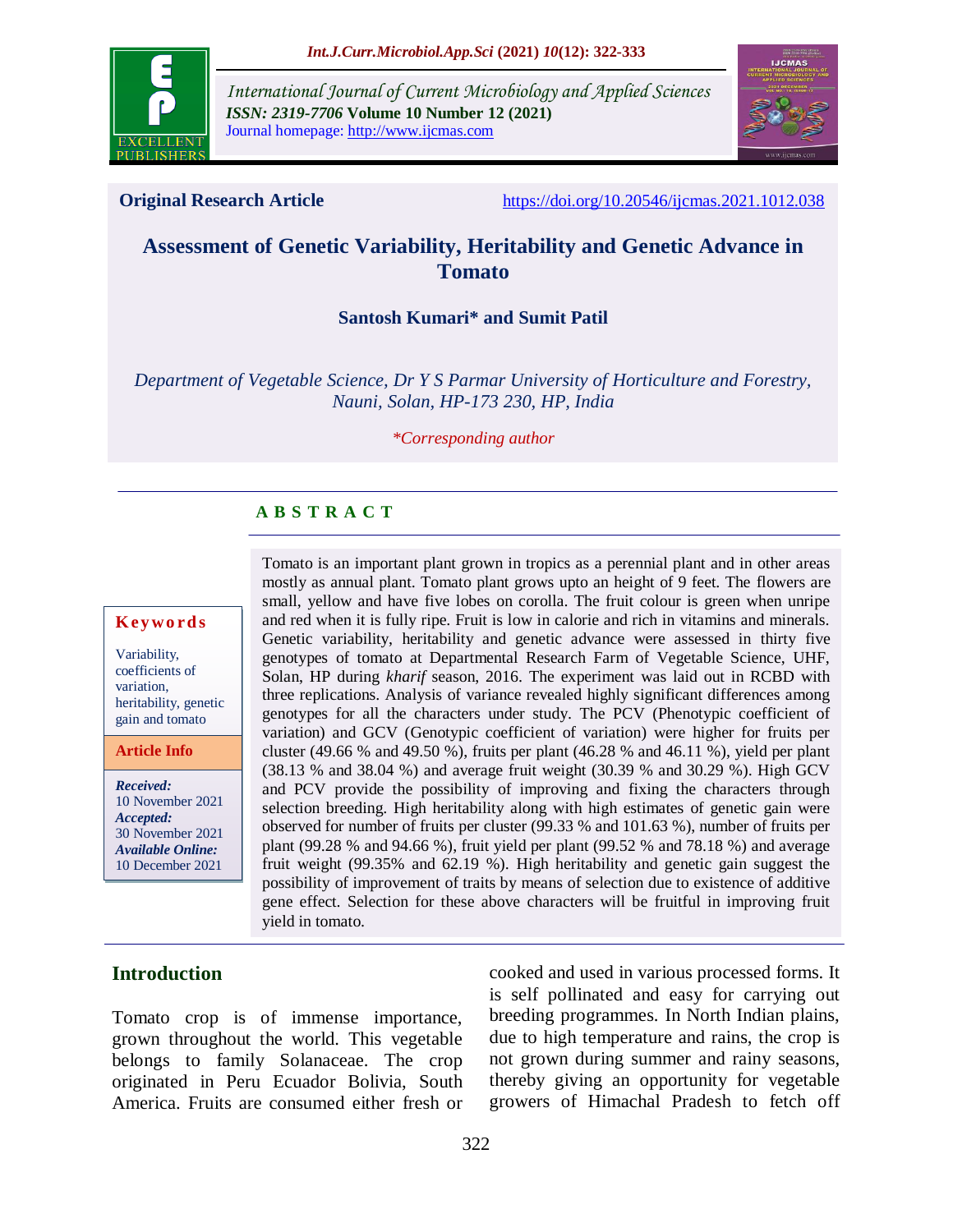season remunerative prices. Since the crop is grown during summer and rainy season in HP, so many diseases, insects and pests appear on the plants leading to fewer yields. Being an important vegetable crop in the state, there is a need to develop high yielding tomato varieties, having resistance or tolerance to diseases and insect pest and suitable to agro ecological conditions. For selecting promising genotypes from a population, proper knowledge about variability existing for various characters in the germplasm is essential. Wider the genetic variability in the qualitative and quantitative traits, better would be the chances of crop improvement through selection. Variability present in the population is assessed by phenotypic and genotypic coefficients of variation. Estimates of heritability alone are not sufficient for predicting the effect of selection and therefore the genetic advance/gain is also equally important (Hanson and Earle, 1956). Burton and De-Vane (1953) has suggested that genetic co-efficient of variability along with heritability estimates would give a reliable indication of expected amount of improvement through selection

## **Materials and Methods**

The experiment was conducted at the Departmental experiment field of Vegetable Science, UHF, Solan, HP in *Kharif*, 2016. Germplasm consisted of thirty five genotypes viz., Punjab Sartaj, Punjab Ratta, DMT KRCCH-4, BCT-8, LO-2410, DMT KRCCH-1, Punjab Gaurav, BCT-10, BCT-5, DMT KRCCH-3, UHF-553, Punjab Red Cherry, BCT-2, BCT-4, DMT KRCCH-6, DMT KRCCH-2, Solan Vajr, S-1001, EC-524082, EC-433607, EC-21132, EC-2997, EC-36293, EC-141827, EC-16788, EC-3526, EC-15998, UHF-571, EC-29414, UHF-95, UHF-90, BT-10-10, Selection-12, Selection-87 and Solan Lalima (check). Seedlings were planted in a randomized complete block design with three

replications in plot size of 1.8 m  $\times$  1.8 m. Twelve plants of each entry were transplanted in each replication at spacing of 90 cm  $\times$  30 cm in April, 2016 The characters studied during the present study were days to 50 % flowering, days to maturity, plant height, fruits per cluster, fruits per plant, fruit weight, yield per plant and per hectare, fruit shape index, pericarp thickness, locules per fruit, harvest duration, total soluble solids and ascorbic acid. Phenotypic coefficient of variation (PCV) and Genetic coefficient of variation (GCV) were computed as per Burton and De Vane (1953), heritability in broad sense as suggested by Allard *et al.,* (1960) and genetic gain as per Johanson *et al.,* (1955).

## **Results and Discussion**

The analysis of variance indicated highly significant differences among the genotypes for all the trait studied, which revealed the existence of sufficient variability in the germplasm. Different genotypes differed significantly with respect to number of days to 50% flowering. Days to 50% flowering varied from 24.67 to 35.67 (Table 1). Genotype Punjab Red Cherry (24.67) took minimum days to reach 50% flowering. UHF-95 (35.67) recorded maximum days for 50% flowering. Among all the genotypes under study, as many as eighteen genotypes have taken lesser number of days to 50% flowering than check variety Solan Lalima (32.67 days). Variability for this character was reported by Sharma *et al.,* (2010), Mohamed *et al.,* (2012), Ahirwar and Prashad (2013), Reddy *et al.,* (2013) and Kumar (2014). Punjab Red Cherry took minimum days to attain marketable maturity (66.00 days). Comparison of genotypes for plant height revealed that different genotypes differed significantly for plant height. It ranged from 52.51 to 123.65 cm. Maximum plant height was recorded in Solan Vajr (123.65 cm), which was statistically at par with EC-2997 (121.33 cm) and Solan Lalima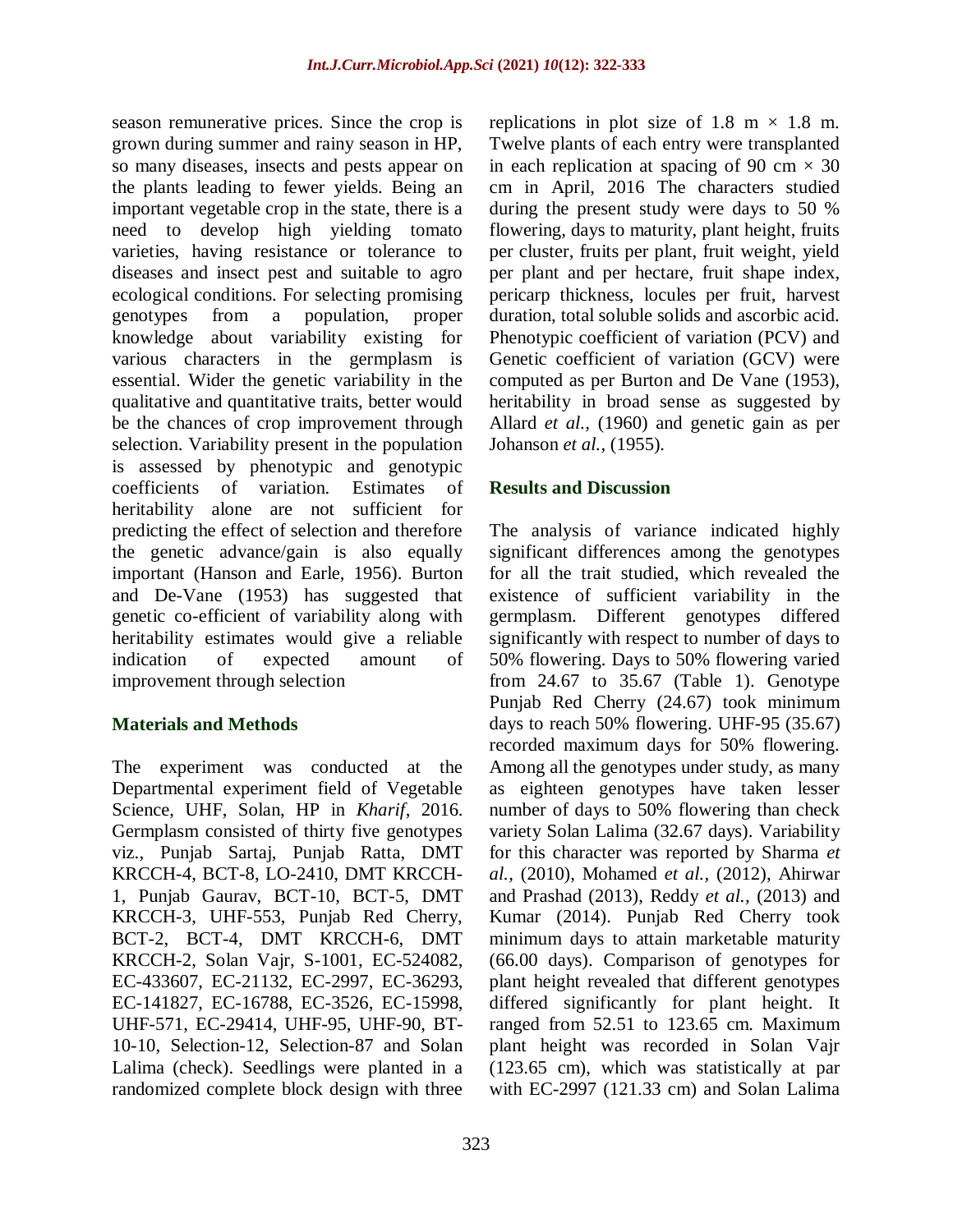(120.32 cm). Minimum plant height was recorded in DMT KRCCH-2 (52.51 cm). Two genotypes viz., EC-2997 (121.33 cm) and Solan Lalima (120.32 cm) resulted in more plant height than the check variety Solan Lalima (124.32 cm). Data recorded on number of fruits per cluster showed significant variation among genotypes. Its value ranged from 2.76 to 15.07. Three genotypes resulted in more number of fruits per cluster than check variety Solan Lalima (5.00). Maximum number of fruits per cluster (15.07) were in Punjab Red Cherry. Genotypes DMT KRCCH-2 (2.76) and UHF-95 (2.76) bear minimum number of fruits per cluster. Variability with respect to this trait was reported by Kumar *et al.,* (2013) and Reddy *et al.,* (2013).

Data recorded on number of fruits per plant showed significant variation among genotypes. The number of fruits per plant ranged from 11.25 to 70.02. Maximum number of fruits per plant (70.02) were in Punjab Red Cherry, which was statistically superior over all other genotypes and check variety. However, minimum numbers of fruits per plant were recorded in DMT KRCCH-1 (11.25). Check variety Solan Lalima recorded 26.37 fruits per plant. Considerable variability regarding this trait was in accordance with the findings of Buckseth *et al.,* (2012), Khan and Samadia (2012), Kumar *et al.,* (2013), Reddy *et al.,* (2013) and Kumar (2014). Maximum average fruit weight (84.00 g) was observed in Punjab Sartaj, which was statistically superior than all other genotypes. Minimum value for average fruit weight was recorded in the genotype Punjab Red Cherry (10.53 g). Check variety Solan Lalima recorded average fruit weight of 65.00 g. Twelve genotypes recorded more average fruit weight than check Solan Lalima. Wide genetic variation with respect to this character was also reported by Asati *et al.,* (2008), Ara *et al.,* (2009), Ghosh *et al.,* (2010), Shashikanth *et al.,* (2010), Khan and

Samadia (2012), Reddy *et al.,* (2013), Kumar *et al.,* (2013), Premalakshmi *et al.,* (2014) and Sharma and Jaipaul (2014). Maximum fruit yield per plant was recorded in Punjab Sartaj (1.59 kg). Whereas, minimum fruit yield per plant was recorded in EC-36293 (0.41 kg). Check variety Solan Lalima recorded 1.54 kg fruit yield per plant. Similarly, observation on yield per hectare showed that maximum yield per hectare was recorded by Punjab Sartaj (471.11 q/ha). Whereas, minimum yield per hectare was observed in genotype EC-36293 (121.48 q/ha) Check variety Solan Lalima recorded yield per hectare of about 456.29 q. Wide variation with respect to this character was recorded by Asati *et al.,* (2008), Ara *et al.,* (2009), Ghosh *et al.,* (2010), Shashikanth *et al.,* (2010), Khan and Samadia (2012), Reddy *et al.,* (2013), Kumar *et al.,* (2013), Singh *et al.,* (2014), Premalakshmi *et al.,* (2014) and Kumar (2014).

Significant differences were observed for fruit shape index. The mean performance of genotypes showed maximum fruit shape index value in DMT KRCCH-1 (1.19), which was statistically at par with DMT KRCCH-4 (1.17) and BT-10-10 (1.13) whereas, minimum value was observed in DMT KRCCH-6 (0.79). Index values for all the genotypes have been presented in table 2. Seven genotypes were found to have oval shape with an index value one and above, while twenty four genotypes fall under spherical group and four under flat round group. Similarly, tomato genotypes were also classified into oval, spherical and flat round categories by Buckseth *et al.,* (2012), Kumar (2014) and Kharshandi (2015) as per the method suggested by Roy and Choudhary (1972). Pericarp thickness varied from 2.12 to 6.13 mm. Six genotypes had more pericarp thickness than the check variety Solan Lalima (5.20 mm). Maximum pericarp thickness (6.13 mm) was observed in S-1001. Whereas, minimum pericarp thickness (2.12 mm) was recorded in Punjab Red Cherry. The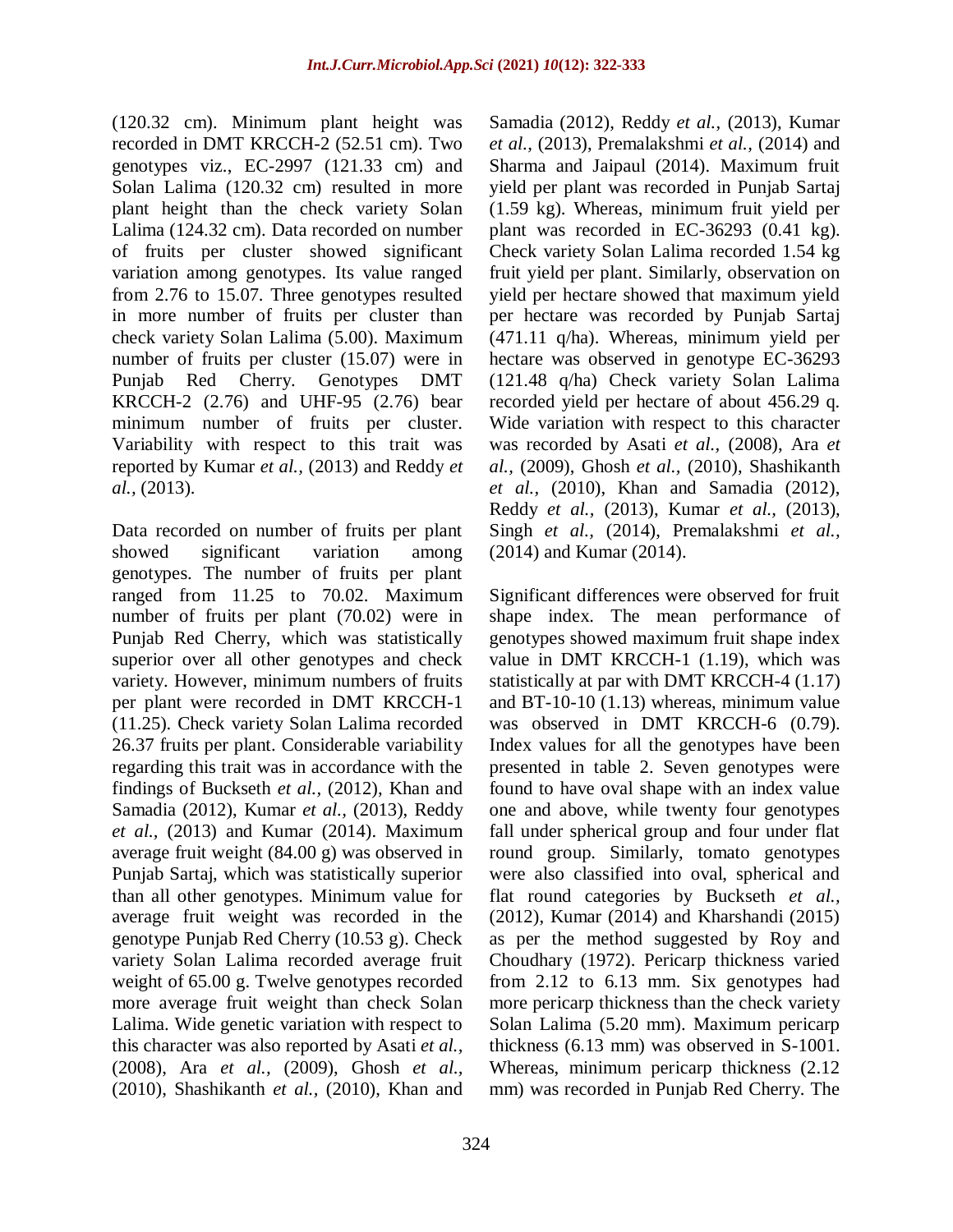mean values of different genotypes for number of locules per fruit revealed that EC-29414 (2.50) and UHF-90 (2.50) had the lowest number of locules per fruit, which was statistically at par with fourteen genotypes viz., Punjab Red Cherry (2.53), EC-524082 (2.69), BCT-5 (2.73), UHF-571 (2.80), BCT-10 (2.87), Solan Vajr (2.92), BCT-2 (2.93), S-1001 (2.93), check variety Solan Lalima (2.99), EC-21132 (3.00), BT-10-10 (3.03), EC-2997 (3.07), Selection-87 (3.20) and BCT-8 (3.20). Maximum number of locules per fruit were recorded in UHF-553 (5.00) Variation with respect to this character was reported by Joshi *et al.,* (2004), Manna and Paul (2012), Buckseth *et al.,* (2012) and Kumar (2014). Total soluble solids ranged from 3.27 to 6.32  $^{0}$ B. Seventeen genotypes recorded maximum value for total soluble solids than population mean. Maximum total soluble solids  $(6.32 \text{ }^{0}B)$  were recorded in EC-21132, which was statistically at par with EC-16788 (5.54  $^{0}$ B), EC-36293 (5.71  $^{0}$ B), EC-141827 (5.93  $^{0}$ B), EC-433607 (5.97  $^{0}$ B) and Punjab Red Cherry (6.04 <sup>0</sup>B). Minimum total soluble solids  $(3.27 \text{ }^{0}B)$  were observed in DMT KRCCH-3. Twelve genotypes recorded maximum value for total soluble solids than the check variety Solan Lalima  $(4.94 \text{ }^{0}B)$ . Considerable variability regarding this trait was in accordance with the findings of Buckseth *et al.,* (2012) and Kumar (2014).

Ascorbic acid content showed significant differences among the genotypes and ranged from 14.49 to 36.55 mg/100 g. Genotype DMT KRCCH-2 had maximum ascorbic acid content  $(36.55 \text{ mg}/100 \text{ g})$  which was statistically at par with DMT KRCCH-1 (35.39 mg/100 g), EC-524082 (36.32 mg/100 g) and DMT KRCCH-6 (36.51 mg/100 g). Minimum value for this trait was found in UHF-95 (14.49 mg/100 g). Nineteen genotypes recorded maximum value for total soluble solids than the check variety Solan Lalima (25.60 mg/100 g). Considerable

variability with respect to this trait was reported by Dar and Sharma (2011), Reddy *et al.,* (2013) and Kumar (2014).

Harvest duration varied between 27.00 to 42.67. Maximum harvest duration (42.67 days) was recorded in genotype Solan Lalima, which was statistically at par with EC-2997 (42.00 days), EC-524082 (42.00 days), Punjab Gaurav (41.67 days) and BT-10-10 (41.67 days). Minimum harvest duration was recorded in DMT KRCCH-3 (27.00 days). Eighteen genotypes including check were found to had more harvest duration than population mean. Considerable variability regarding this trait was found and similar findings were observed by Ara *et al.,* (2009), Sharma and Jaipaul (2014), Kumar (2014) and Rai *et al.,* (2016).

# **Parameters of variability**

The parameters of variability viz., mean, range, coefficients of variation (genotypic and phenotypic), heritability (broad sense), genetic advance and genetic gain were worked out for various characters and are presented in table 2.

# **Coefficients of variation**

For all the characters studied, PCV (Phenotypic coefficient of variation) was higher in magnitude than the corresponding GCV (Genotypic coefficient of variation), though the difference was less in majority of cases thus, indicating that environmental factors have played less influence on the expression of these characters.

The investigation showed marked extent of variation for all the characters studied. The PCV and GCV were higher for fruits per cluster (49.66  $%$  and 49.50  $%$ ), fruits per plant (46.28 % and 46.11 %), yield per plant (38.13 % and 38.04 %) and average fruit weight (30.39 % and 30.29 %). Ghosh *et al.,* (2010)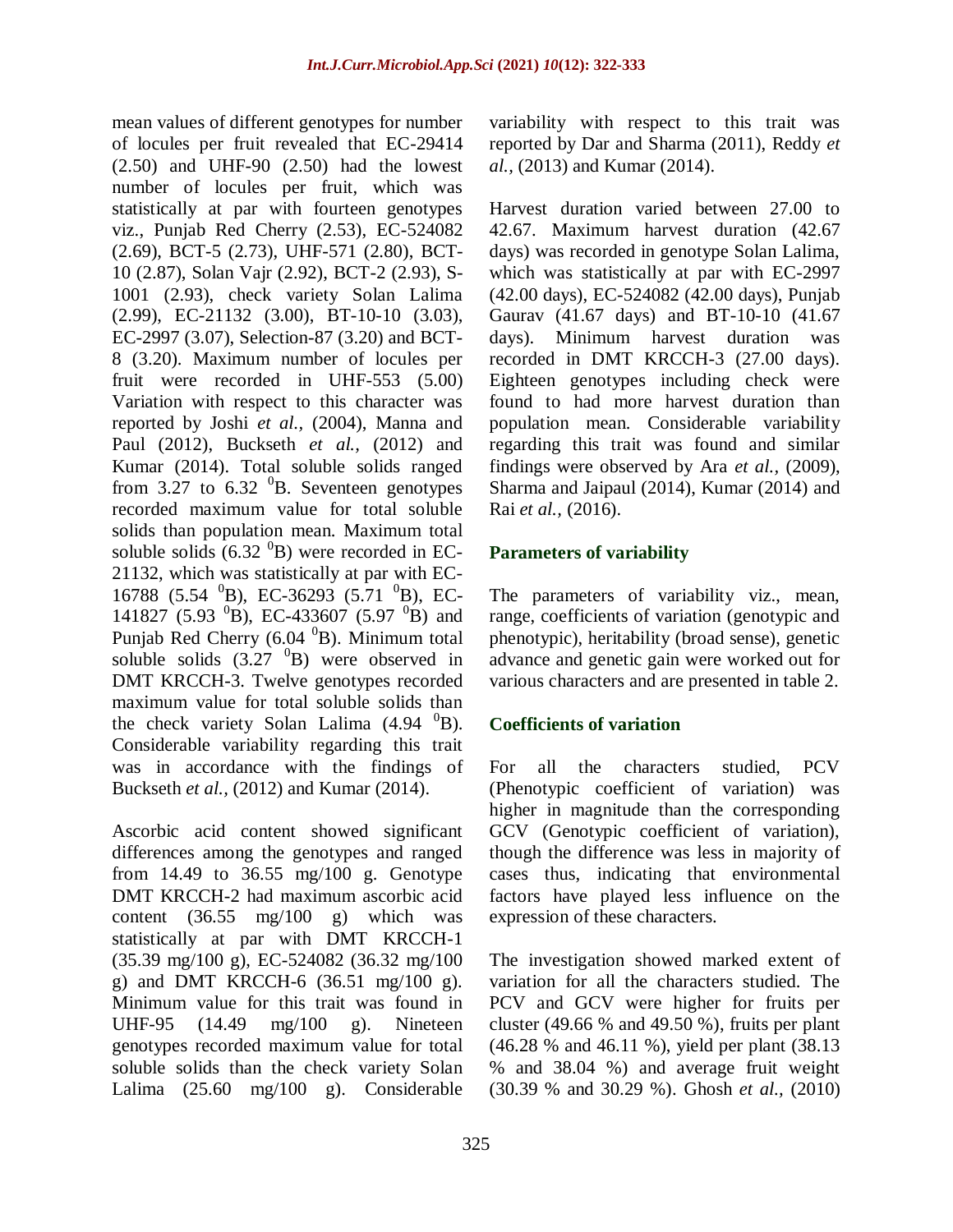and Kumar *et al.,* (2013) reported high PCV and GCV for average fruit weight, fruits per cluster and fruits per plant. High PCV and GCV were reported for yield per plant and fruits per plant by Shashikanth *et al.,* (2010).

Similarly high amount of PCV and GCV for average fruit weight, fruits per plant and yield per plant was observed by Khan and Samadia (2012). High PCV and GCV were also reported by Singh and Singh (2019) for fruits per plant, fruits per cluster, average fruit weight, yield per plant and per hectare. High PCV and GCV were recorded for yield per plant and fruit weight by Basfore *et al.,* (2020).

Moderate phenotypic and genotypic coefficients of variation were observed for plant height (24.38 % and 24.26 %), total soluble solids (21.73 % and 21.59 %), number of locules (20.28 % and 20.11 %), fruit shape index (19.84 % and 19.69 %) and pericarp thickness (16.90 % and 16.70 %). For plant height, moderate phenotypic and genotypic coefficients of variation were reported by Reddy *et al.,* (2013) and Singh and Singh (2019). Patel *et al.,* (2013) reported moderate phenotypic and genotypic coefficients of variation for total soluble solids and locules per fruit. Dar *et al.,* (2012) recorded moderate phenotypic and genotypic coefficients of variation for characters like pericarp thickness and number of locules per fruit. Kumar *et al.,* (2012) and Basfore *et al.,* (2020) also reported moderate phenotypic and genotypic coefficient of variation for total soluble solids and pericarp thickness. Low values of phenotypic and genotypic coefficient of variation were observed for ascorbic acid (13.65 % and 13.43 %), harvest duration (9.66 % and 9.33 %), days to 50 % flowering (6.15 % and 5.65 %) and days to marketable maturity (5.91 % and 5.38 %). Reddy *et al.,* (2013) reported low PCV and GCV for harvest duration, days to 50 % flowering and

days to maturity. Similarly low amount of PCV and GCV for harvest duration and days to marketable maturity were also observed by Ara *et al.,* (2009) and Patel *et al.,* (2013). Kumar (2014), Singh *et al.,* (2015) and Singh and Singh (2019) reported low phenotypic and genotypic coefficients of variation for days to 50 % flowering.

# **Heritability**

Heritability (broad sense) estimates ranged from 82.99 percent to 99.52 percent. High heritability was recorded for fruit yield per plant (99.52 %), average fruit weight (99.35 %), number of fruits per cluster (99.33 %), number of fruits per plant (99.22 %), harvest duration (98.96 %), total soluble solids (98.73 %), fruit shape index (98.50 %), number of locules per fruit (98.33 %), plant height (97.93 %), pericarp thickness (97.71 %), ascorbic acid (96.72 %), days to 50 % flowering (84.40 %) and days to marketable maturity (82.99 %). High heritability estimates for the characters number of fruits per plant, number of fruits per cluster and pericarp thickness were reported by Kumar *et al.,* (2012). Khan and Samadia (2012) observed high heritability estimates for the characters fruit yield per plant and plant height. Similar results to present study were also reported by Premalakshmi *et al.,* (2014) and Rai *et al.,* (2016) who recorded high heritability for number of fruits per plant and average fruit weight. Meena and Bahudur (2014) and Hasan *et al.,* (2016) noted high heritability estimates for plant height, days to 50 % flowering, fruits per plant, average fruit weight, yield per plant, harvest duration, total soluble solids and ascorbic acid. Singh and Singh (2019) recorded high heritability for fruits per plant, fruits per cluster, average fruit weight and yield per plant. Basfore *et al.,* (2020) observed high heritability for plant height, fruit weight, pericarp thickness, locule number and yield per plant.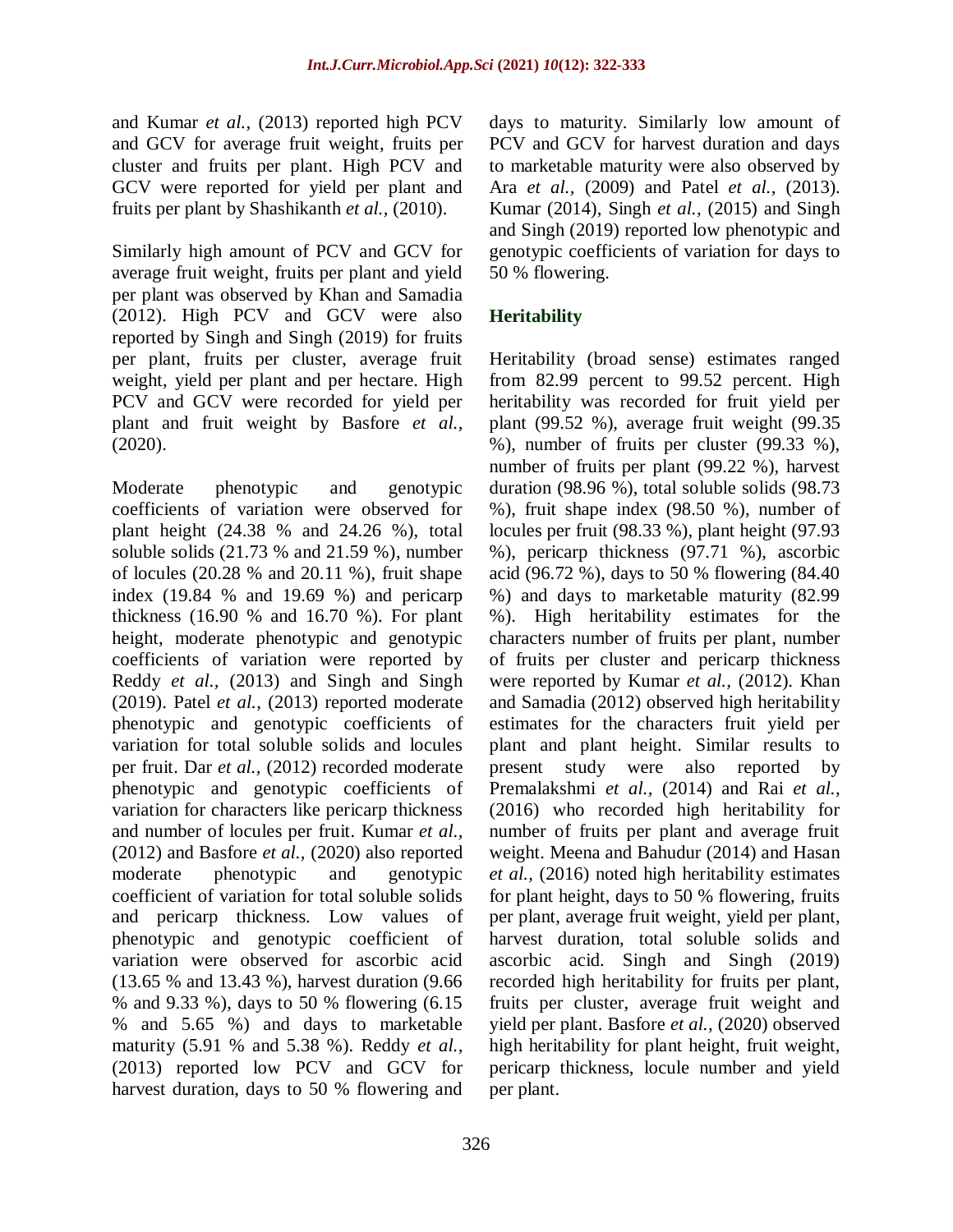## *Int.J.Curr.Microbiol.App.Sci* **(2021)** *10***(12): 322-333**

| <b>Genotypes</b>                   | Days to<br>50%<br>flowerings | <b>Days</b><br>to<br>marketable<br>maturity | <b>Plant</b><br>height<br>(cm) | <b>Numbers</b><br>of<br>fruits<br>per cluster | <b>Numbers</b><br>of fruits<br>per plant | Average<br>fruit<br>weight $(g)$ | <b>Yield</b><br>per<br>plant<br>(kg) | Yield<br>per<br>hectar<br>e(q) | Fruit<br><b>Shape</b><br>index | Pericarp<br>thickness<br>(mm) | <b>Numbe</b><br>r of<br>locules<br>per<br>fruit | <b>Total</b><br>solubl<br>e<br>solids<br>$(^0\text{B})$ | <b>Ascorbi</b><br>c acid<br>(mg/100)<br>g) | <b>Harvest</b><br>duratio<br>n (days) |
|------------------------------------|------------------------------|---------------------------------------------|--------------------------------|-----------------------------------------------|------------------------------------------|----------------------------------|--------------------------------------|--------------------------------|--------------------------------|-------------------------------|-------------------------------------------------|---------------------------------------------------------|--------------------------------------------|---------------------------------------|
| Punjab<br>Sartaj                   | 31.67                        | 74.67                                       | 107.4<br>$\overline{4}$        | 4.92                                          | 22.80                                    | 84.00                            | 1.59                                 | 471.11                         | 0.98                           | 4.48                          | 3.47                                            | 3.32                                                    | 23.74                                      | 40.33                                 |
| <b>Punjab Ratta</b>                | 31.00                        | 73.67                                       | 75.33                          | 5.30                                          | 23.27                                    | 62.73                            | 1.42                                 | 420.74                         | 1.03                           | 5.22                          | 3.33                                            | 3.77                                                    | 33.18                                      | 39.67                                 |
| <b>DMT</b><br><b>KRCCH-4</b>       | 33.33                        | 79.00                                       | 69.01                          | 3.70                                          | 14.80                                    | 69.07                            | 1.02                                 | 302.22                         | 1.17                           | 4.54                          | 3.47                                            | 3.31                                                    | 31.63                                      | 28.67                                 |
| <b>BCT-8</b>                       | 32.67                        | 70.00                                       | 69.88                          | 4.80                                          | 14.50                                    | 75.80                            | 1.09                                 | 322.96                         | 0.88                           | 5.30                          | 3.20                                            | 3.66                                                    | 29.29                                      | 29.67                                 |
| $LO-2410$                          | 32.00                        | 71.67                                       | 112.3<br>9                     | 3.10                                          | 18.60                                    | 42.53                            | 0.62                                 | 183.70                         | 0.89                           | 4.08                          | 3.93                                            | 4.53                                                    | 33.03                                      | 35.33                                 |
| <b>DMT</b><br><b>KRCCH-1</b>       | 31.67                        | 75.00                                       | 64.41                          | 3.00                                          | 11.25                                    | 62.53                            | 0.48                                 | 142.22                         | 1.19                           | 4.28                          | 3.40                                            | 3.52                                                    | 35.39                                      | 29.67                                 |
| Punjab<br><b>Gaurav</b>            | 31.67                        | 80.33                                       | 105.1<br>3                     | 5.27                                          | 21.88                                    | 75.67                            | 1.53                                 | 453.33                         | 0.99                           | 5.45                          | 3.53                                            | 3.49                                                    | 21.48                                      | 41.67                                 |
| <b>BCT-10</b>                      | 32.00                        | 75.33                                       | 60.53                          | 4.99                                          | 12.72                                    | 78.80                            | 1.00                                 | 296.30                         | 0.89                           | 4.16                          | 2.87                                            | 4.97                                                    | 29.99                                      | 31.33                                 |
| <b>BCT-5</b>                       | 31.33                        | 77.67                                       | 55.00                          | 3.74                                          | 13.25                                    | 74.73                            | 0.98                                 | 290.37                         | 0.96                           | 4.53                          | 2.73                                            | 4.21                                                    | 29.84                                      | 27.67                                 |
| <b>DMT</b><br><b>KRCCH-3</b>       | 32.00                        | 78.00                                       | 58.93                          | 4.49                                          | 15.00                                    | 62.53                            | 0.93                                 | 275.55                         | 0.93                           | 4.20                          | 3.80                                            | 3.27                                                    | 18.62                                      | 27.00                                 |
| <b>UHF-553</b>                     | 33.00                        | 67.00                                       | 93.15                          | 3.84                                          | 23.80                                    | 65.00                            | 1.20                                 | 355.55                         | 0.91                           | 4.50                          | 5.00                                            | 4.44                                                    | 26.58                                      | 37.00                                 |
| <b>Punjab Red</b><br><b>Cherry</b> | 24.67                        | 66.00                                       | 85.45                          | 15.07                                         | 70.02                                    | 10.53                            | 0.70                                 | 207.40                         | 1.03                           | 2.12                          | 2.53                                            | 6.04                                                    | 28.42                                      | 28.33                                 |
| <b>BCT-2</b>                       | 32.67                        | 68.00                                       | 71.67                          | 3.80                                          | 14.20                                    | 70.00                            | 0.99                                 | 293.33                         | 0.94                           | 4.52                          | 2.93                                            | 3.74                                                    | 23.52                                      | 31.00                                 |
| <b>BCT-4</b>                       | 31.67                        | 75.33                                       | 65.98                          | 3.72                                          | 13.50                                    | 74.20                            | 1.00                                 | 296.29                         | 0.99                           | 5.32                          | 3.47                                            | 3.31                                                    | 26.55                                      | 36.00                                 |
| <b>DMT</b><br><b>KRCCH-6</b>       | 33.00                        | 77.33                                       | 73.95                          | 3.16                                          | 14.00                                    | 63.93                            | 0.83                                 | 245.92                         | 0.79                           | 3.54                          | 3.93                                            | 3.53                                                    | 36.51                                      | 35.33                                 |
| <b>DMT</b><br><b>KRCCH-2</b>       | 31.67                        | 76.33                                       | 52.51                          | 2.76                                          | 13.20                                    | 73.93                            | 0.73                                 | 216.29                         | 0.82                           | 5.46                          | 3.87                                            | 3.41                                                    | 36.55                                      | 28.33                                 |
| Solan Vajr                         | 32.33                        | 80.00                                       | 123.6<br>5 <sup>5</sup>        | 4.16                                          | 21.83                                    | 71.00                            | 1.23                                 | 364.44                         | 0.96                           | 5.18                          | 2.92                                            | 3.67                                                    | 24.88                                      | 39.67                                 |
| S-1001                             | 29.67                        | 77.00                                       | 75.90                          | 4.28                                          | 22.33                                    | 70.15                            | 1.32                                 | 391.11                         | 1.02                           | 6.13                          | 2.93                                            | 3.89                                                    | 29.67                                      | 36.67                                 |
| EC-524082                          | 34.67                        | 72.67                                       | 116.7<br>8                     | 3.97                                          | 23.07                                    | 37.67                            | 0.87                                 | 257.77                         | 0.96                           | 3.24                          | 2.69                                            | 4.35                                                    | 36.32                                      | 42.00                                 |
| EC-433607                          | 32.67                        | 70.33                                       | 117.2                          | 4.20                                          | 20.00                                    | 38.73                            | 0.77                                 | 228.14                         | 0.98                           | 3.67                          | 4.00                                            | 5.97                                                    | 26.65                                      | 40.00                                 |

# **Table.1** Mean performance of tomato genotypes for various characters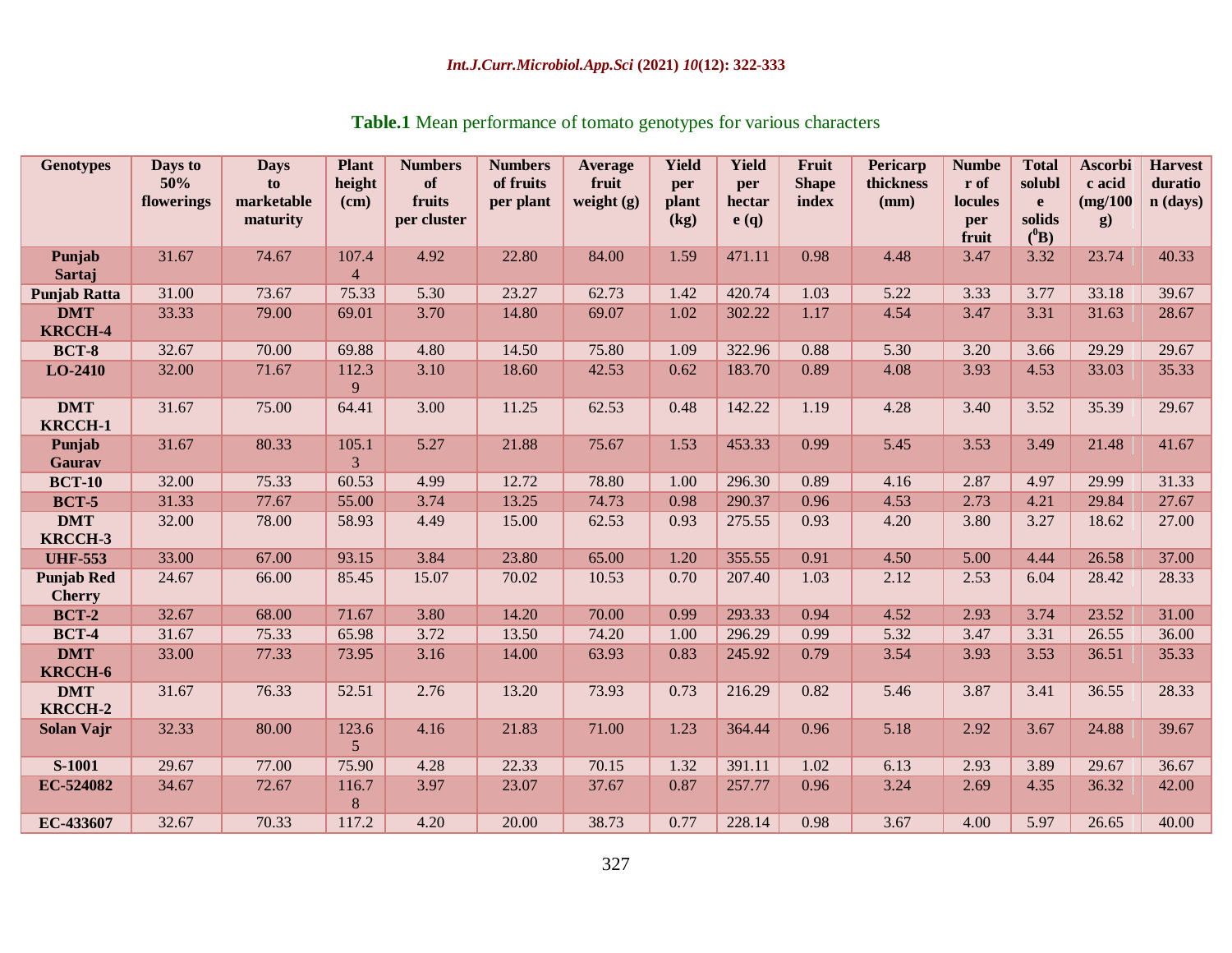|                                |       |       | 4                       |      |       |       |      |        |      |      |      |      |       |       |
|--------------------------------|-------|-------|-------------------------|------|-------|-------|------|--------|------|------|------|------|-------|-------|
| <b>EC-21132</b>                | 29.00 | 69.00 | 76.04                   | 3.56 | 18.51 | 43.00 | 0.60 | 177.77 | 0.85 | 3.37 | 3.00 | 6.32 | 25.16 | 35.33 |
| <b>EC-2997</b>                 | 31.67 | 68.67 | 121.3<br>3              | 3.99 | 21.57 | 57.01 | 0.93 | 275.55 | 0.91 | 3.98 | 3.07 | 4.95 | 19.77 | 42.00 |
| EC-36293                       | 33.00 | 70.00 | 64.61                   | 2.79 | 16.33 | 42.60 | 0.41 | 121.48 | 0.98 | 4.54 | 4.03 | 5.71 | 33.21 | 32.00 |
| EC-141827                      | 32.33 | 71.33 | 92.05                   | 3.14 | 17.60 | 47.87 | 0.48 | 142.22 | 0.88 | 3.24 | 3.63 | 5.93 | 18.20 | 34.33 |
| <b>EC-16788</b>                | 32.67 | 72.67 | 77.05                   | 3.41 | 18.00 | 43.57 | 0.48 | 142.22 | 0.90 | 3.63 | 4.40 | 5.54 | 23.49 | 32.00 |
| $EC-3526$                      | 34.33 | 68.67 | 94.78                   | 3.24 | 19.39 | 34.63 | 0.65 | 192.59 | 0.87 | 3.10 | 3.67 | 4.84 | 26.43 | 39.00 |
| <b>EC-15998</b>                | 35.00 | 70.67 | 114.0<br>9              | 4.03 | 20.94 | 66.50 | 0.84 | 248.88 | 0.93 | 4.18 | 3.73 | 4.43 | 19.83 | 39.67 |
| <b>UHF-571</b>                 | 31.33 | 74.33 | 94.56                   | 3.14 | 22.48 | 55.69 | 0.97 | 287.40 | 0.91 | 4.31 | 2.80 | 5.15 | 23.25 | 36.00 |
| EC-29414                       | 32.67 | 72.00 | 84.35                   | 2.83 | 17.34 | 36.08 | 0.44 | 130.37 | 1.02 | 3.37 | 2.50 | 5.19 | 28.49 | 35.33 |
| <b>UHF-95</b>                  | 35.67 | 67.67 | 84.82                   | 2.76 | 16.40 | 37.09 | 0.43 | 127.40 | 0.87 | 3.59 | 3.47 | 4.40 | 14.49 | 33.33 |
| <b>UHF-90</b>                  | 34.33 | 70.33 | 85.09                   | 2.97 | 18.30 | 31.13 | 0.53 | 157.03 | 0.98 | 3.34 | 2.50 | 5.33 | 16.50 | 38.33 |
| <b>BT-10-10</b>                | 32.00 | 67.67 | 109.9<br>9              | 4.51 | 24.53 | 45.58 | 1.11 | 328.88 | 1.13 | 4.54 | 3.03 | 4.68 | 23.47 | 41.67 |
| <b>Selection-12</b>            | 33.67 | 74.33 | 104.1<br>4              | 3.40 | 23.80 | 45.74 | 1.08 | 320.00 | 0.87 | 4.31 | 3.37 | 5.12 | 24.85 | 40.33 |
| Selection-87                   | 32.67 | 79.67 | 107.2<br>$\Omega$       | 3.49 | 24.13 | 51.00 | 1.22 | 361.48 | 0.86 | 4.25 | 3.20 | 4.65 | 26.49 | 39.00 |
| <b>Solan Lalima</b><br>(check) | 32.67 | 73.33 | 120.3<br>$\overline{2}$ | 5.00 | 26.37 | 65.00 | 1.54 | 456.29 | 0.94 | 5.20 | 2.99 | 4.94 | 25.60 | 42.67 |
| <b>Mean</b>                    | 32.24 | 73.02 | 88.13                   | 4.12 | 20.27 | 56.17 | 0.91 | 271.00 | 0.95 | 4.25 | 3.35 | 4.50 | 26.60 | 35.60 |
| $CD_{(0.05)}$                  | 2.62  | 4.77  | 3.57                    | 0.27 | 1.32  | 2.42  | 0.04 | 11.90  | 0.10 | 0.50 | 0.79 | 0.83 | 1.84  | 1.43  |

**Table.2** Categories of genotypes on the basis of fruit shape index values

| <b>Fruit shape</b><br>index values | <b>Shapes</b>     | <b>Genotypes</b>                                                                                                                                                                                                                                                      |
|------------------------------------|-------------------|-----------------------------------------------------------------------------------------------------------------------------------------------------------------------------------------------------------------------------------------------------------------------|
| 1 or more                          | Oval              | Punjab Ratta, DMT KRCCH-4, DMT KRCCH-1, Punjab Red Cherry,<br>S-1001, EC-29414, BT-10-10                                                                                                                                                                              |
| $0.86 - 0.99$                      | <b>Spherical</b>  | Punjab Sartaj, BCT-8, LO-2410, Punjab Gaurav, BCT-10, BCT-5,<br>DMT KRCCH-3, UHF-553, BCT-2, BCT-4, Solan Vajr, EC-524082,<br>EC-433607, EC-2997, EC-36293, EC-141827, EC-16788, EC-3526,<br>EC-15998, UHF-571, UHF-95, UHF-90, Selection-12, Solan Lalima<br>(check) |
| $0.71 - 0.85$                      | <b>Flat round</b> | DMT KRCCH-6, DMT KRCCH-2, EC-21132, Selection-87                                                                                                                                                                                                                      |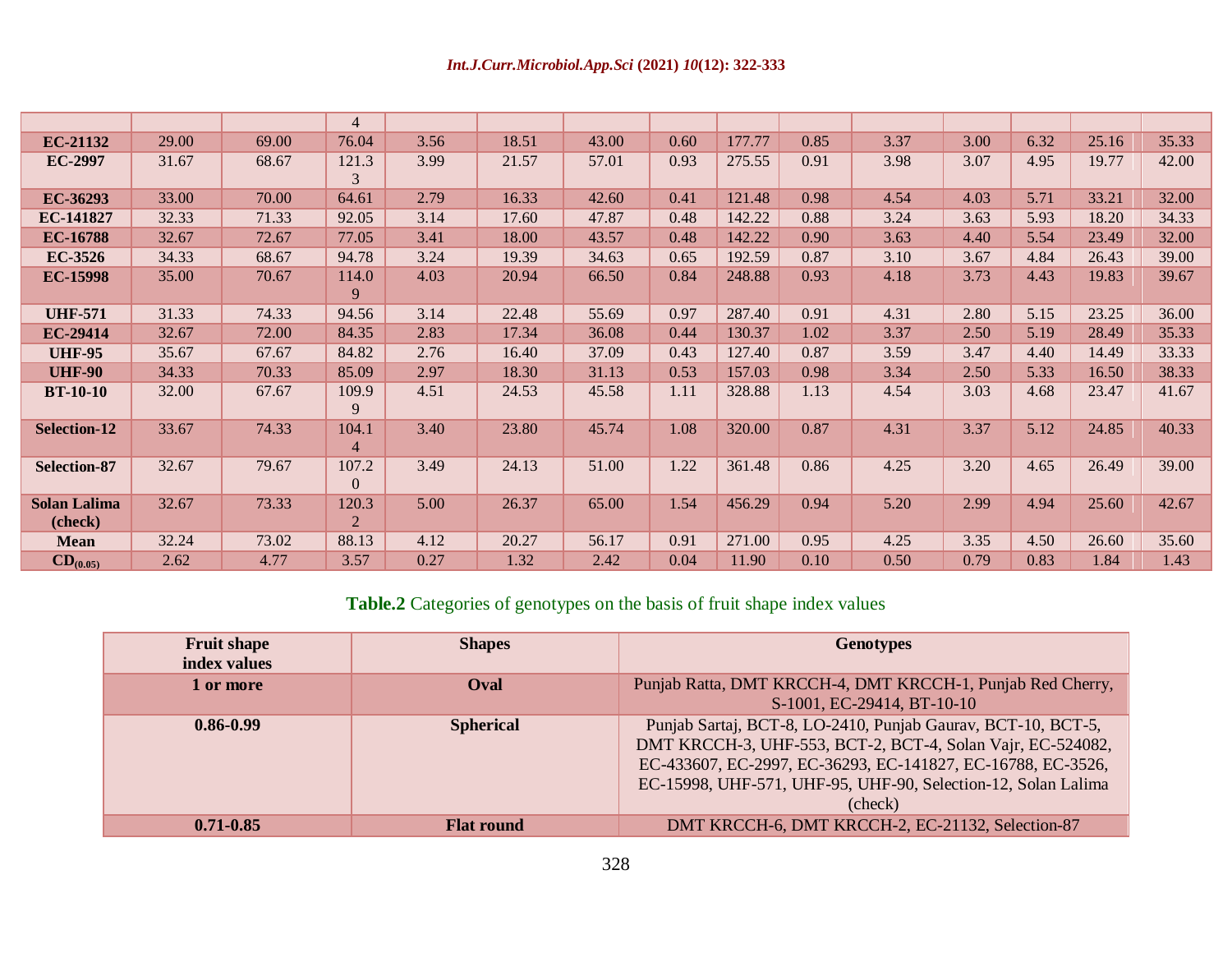# **Table.3** Estimation of phenotypic and genotypic coefficients of variation, heritability, genetic advance and genetic gain for various traits in tomato

|                                      | <b>Mean</b><br>Range |                | <b>Coefficient of variability</b> |                             | <b>Heritability</b> | <b>Genetic</b>                    | <b>Genetic</b> |             |
|--------------------------------------|----------------------|----------------|-----------------------------------|-----------------------------|---------------------|-----------------------------------|----------------|-------------|
| <b>Characters</b>                    |                      | <b>Minimum</b> | <b>Maximum</b>                    | $(\%)$<br><b>Phenotypic</b> | <b>Genotypic</b>    | (Broad)<br>sense) $(\frac{6}{6})$ | advance        | gain<br>(%) |
| Days to 50% flowerings               | 32.24                | 24.67          | 35.67                             | 6.15                        | 5.65                | 84.40                             | 3.45           | 10.70       |
| Days to marketable maturity          | 73.02                | 66.00          | 80.33                             | 5.91                        | 5.38                | 82.99                             | 7.37           | 10.10       |
| Plant height (cm)                    | 88.13                | 52.51          | 123.65                            | 24.38                       | 24.26               | 98.96                             | 43.81          | 49.71       |
| <b>Numbers of fruits per cluster</b> | 4.12                 | 2.76           | 15.07                             | 49.66                       | 49.50               | 99.33                             | 4.19           | 101.63      |
| <b>Numbers of fruits per plant</b>   | 20.39                | 11.25          | 70.02                             | 46.28                       | 46.11               | 99.28                             | 19.56          | 94.66       |
| Average fruit weight (g)             | 56.17                | 10.53          | 84.00                             | 30.39                       | 30.29               | 99.35                             | 34.93          | 62.19       |
| Fruit yield/plant (Kg)               | 0.92                 | 0.41           | 1.61                              | 38.13                       | 38.04               | 99.52                             | 0.72           | 78.18       |
| <b>Fruit shape index</b>             | 0.95                 | 0.79           | 1.19                              | 19.84                       | 19.69               | 98.50                             | 1.71           | 40.26       |
| Pericarp thickness (mm)              | 4.25                 | 2.12           | 6.13                              | 16.90                       | 16.70               | 97.71                             | 1.14           | 34.02       |
| <b>Number of locules per fruit</b>   | 3.35                 | 2.50           | 5.00                              | 20.28                       | 20.11               | 98.33                             | 1.85           | 41.09       |
| Total soluble solids $(^0B)$         | 4.50                 | 3.27           | 6.32                              | 21.73                       | 21.59               | 98.73                             | 11.76          | 44.21       |
| Ascorbic acid (mg/100g)              | 26.60                | 14.49          | 36.55                             | 13.65                       | 13.43               | 96.72                             | 9.69           | 27.21       |
| <b>Harvest duration (days)</b>       | 35.60                | 27.00          | 42.67                             | 9.66                        | 9.33                | 93.37                             | 0.17           | 18.58       |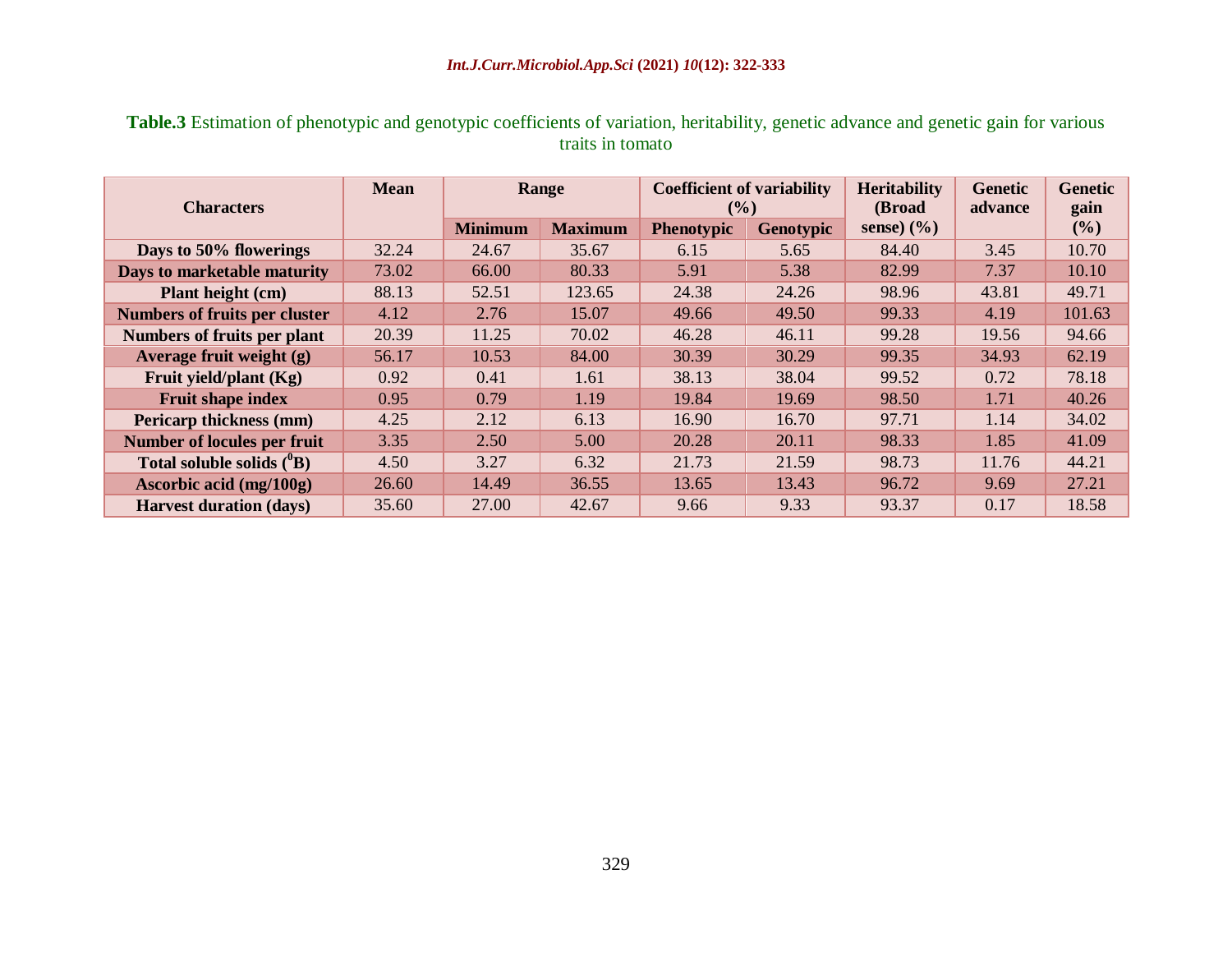#### **Genetic advance and genetic gain**

The genetic gain (genetic advance expressed as per cent of population mean) was low to high in nature and ranged from 10.10 to 101.63 percent. High genetic gain was recorded for number of fruits per cluster (101.63 %), fruit yield per plant (78.18 %), number of fruits per plant (94.66 %) and average fruit weight (62.19 %). High genetic gain was recorded for number of fruits per cluster, average fruit weight, number of fruits per plant and fruit yield per plant was in accordance with the findings of Kumar *et al.,* (2013), Basavaraj *et al.,* (2015) and Singh and Singh (2019). Genetic gain was moderate for plant height (49.71 %), total soluble solids (44.21 %), number of locules per fruit (41.09 %), fruit shape index (40.26 %), pericarp thickness (34.02 %) and ascorbic acid (27.21 %). Moderate genetic gain for total soluble solids was observed by Reddy *et al.,* (2013) and Basavaraj *et al.,* (2015), for pericarp thickness, plant height and number of locules per fruit by Kingsley (2015) and for ascorbic acid by Reddy *et al.,* (2013). Moderate genetic gain for plant height and days to 50 % flowering were observed by Singh and Singh (2019). Low genetic gain was observed for harvest duration (18.58 %), days to 50 % flowering (10.70 %) and days to marketable maturity (10.10 %). Low values of genetic gain for harvest duration were also observed by Ara *et al.,* (2009) and Patel *et al.,* (2013), for days to 50% flowering and days to marketable maturity by Mehta and Asati (2008), Patel *et al.,* (2013) and Kumar *et al.,* (2014).

High heritability along with high estimates of genetic gain were observed for number of fruits per cluster (99.33 % and 101.63 %), number of fruits per plant (99.28 % and 94.66 %), fruit yield per plant (99.52 % and 78.18 %) and average fruit weight (99.35% and 62.19 %). Khan and Samadia (2012) reported

high heritability along with high estimates of genetic gain for characters like number of fruits per plant and average fruit weight. Basavaraj *et al.,* (2015) reported high heritability and high estimates of genetic gain for fruits per cluster and fruits per plant. Singh *et al.,* (2015) and Rai *et al.,* (2016) observed high heritability and high estimates of genetic gain for fruit yield per plant. High heritability along with high genetic gain for number of fruits per cluster, average fruit weight, number of fruits per plant and fruit yield per plant was in accordance with the findings of Singh and Singh (2019). Basfore *et al.,* (2020) observed high genetic gain and high heritability for plant height, fruit weight, pericarp thickness, locule number and yield per plant. High heritability along with moderate genetic gain was observed for plant height (98.96 % and 49.71 %), total soluble solids (98.73 % and 44.21 %), number of locules per fruit (98.33 % and 41.09 %), fruit shape index (98.50 % and 40.26 %), pericarp thickness (97.71 % and 34.02 %) and ascorbic acid (96.72 % and 27.21 %). High heritability coupled with moderate genetic gain for pericarp thickness was noted by Kumar *et al.,* (2013) and for ascorbic acid content by Reddy *et al.,* (2013). Singh *et al.,* (2015) observed high heritability and moderate genetic gain for total soluble solids and number of locules per fruit. Kumar *et al.,* (2012) recorded high heritability and moderate gain for plant height, pericarp thickness and total soluble solids. High heritability along with low genetic gain was observed for harvest duration (93.37 % and 18.58 %), days to 50 % flowering (84.40 % and 10.70 %) and days to marketable maturity (82.99 % and 10.10 %).

#### **Acknowledgment**

Special thanks to Dr YS Parmar University of Horticulture and Forestry, Nauni, Solan (HP), India for providing necessary facilities to conduct the study.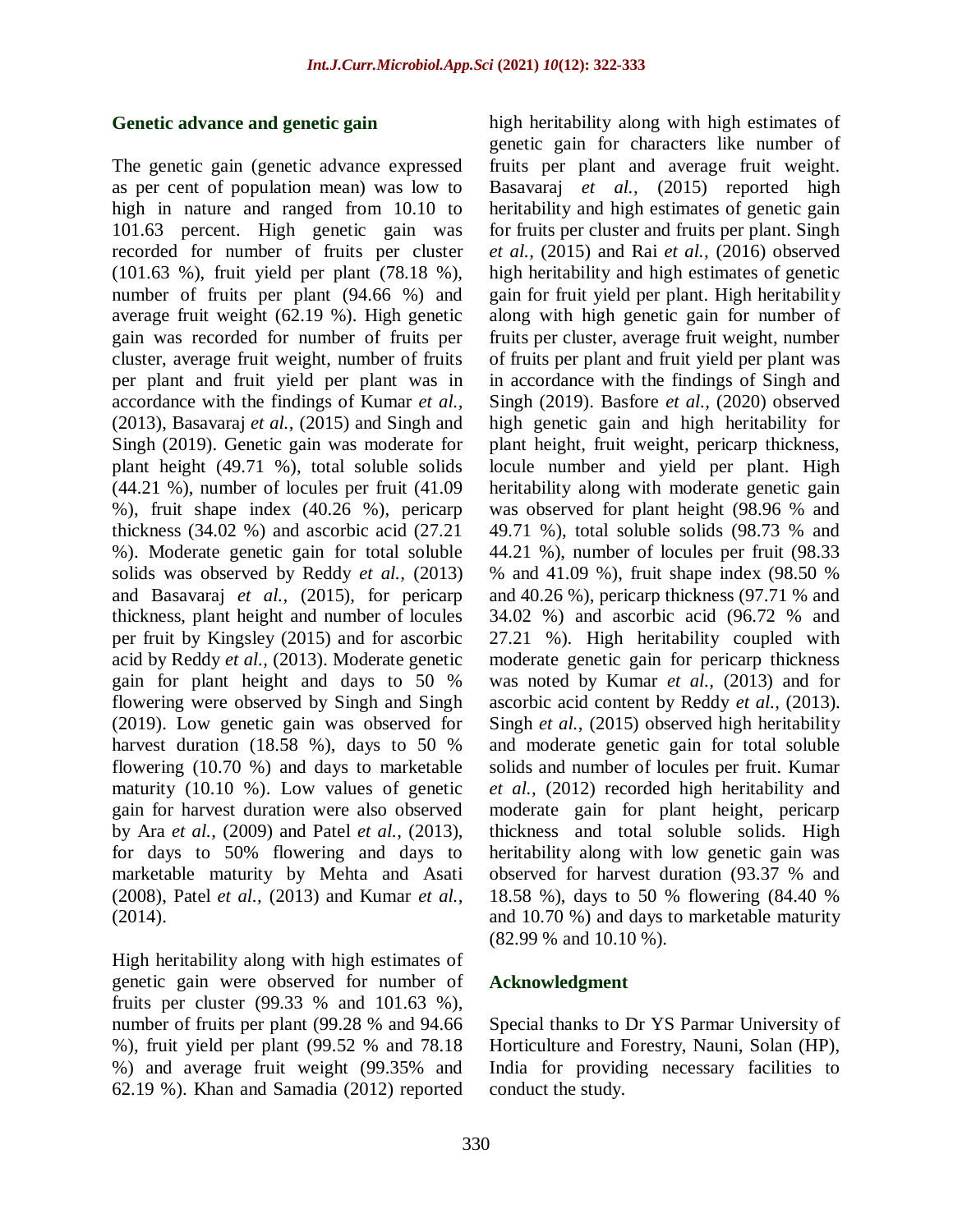# **References**

- Ahirwar C S and Prashad V M (2013) Variability pattern in agromorphological characters in tomato genotypes (*Lycopersicon esculentum* Mill.). Trend. Biosci*.*  6:758-61.
- Allard R W (1960) Principles of Plant Breeding, John Wiley and Sons, Inc. New York, pp 485
- Ara Anjum, Narayan Raja, Ahmed Nazeer and Khan S H (2009) Genetic variability and selection parameters for yield and quality attributes in tomato. Ind. J. Hort. 66(1): 73-78
- Asati B S, Rai N and Singh A K (2008) Genetic parameters study for yield and quality traits in tomato. Asian J. Hort*.*  3: 222-25.
- Basavaraj L B, Vilas D G and Vijayakumar R (2015) Study on genetic variability and character inter-relationship of quality and yield components in tomato (*Solanum lycopersicum* L.). HortFlora Res. Spect. 4: 108-115.
- Basfore Shibnath, Sikder Subhamoy, Das Bimal, Manjunath K V and Chatterjee Ranjit (2020) Genetic variability, character association and path coefficient studies in tomato (*Solanum lycopersicum* L.) gown under terai region of West Bengal. Int. J. Chem. Stu. 8(2):569-573.
- Bora G C, Shadique A, Bora L C and Phookon A K (1993) Evaluation of some tomato genotypes for variability and bacterial wilt resistance. Veg. Sci. 20: 44-47.
- Buckseth T, Sharma M K and Thakur K S (2012) Genetic variability and path analysis in tomato (*Solanum lycopersicum* L.). Veg. Sci*.* 39:221-23.
- Burton G W and De Vane E H (1953) Estimating heritability in tall fescue (*Festuca arundinacea*) from replicated clonal material. Agron. J. 45: 478-81.
- Dar R A and Sharma J P (2011) Genetic variability studies for yield and quality traits in tomato (*Solanum lycopersicum* L.). Int. J. Pl. Breed. Genet. 5:168-74.
- Dar R A, Sharma J P, Gupta R K and Chopra S (2011) Studies on correlation and path analysis for yield and physiochemical traits in tomato (*Lycopersicon esculentum* Mill.). Vegetos-An Int. J. Pl. Res*.* 24:136-41.
- Ghosh K P, Islam A K M A, Mian M A K and Hossain M M (2010) Variability and character association in  $F_2$  segregating population of different commercial hybrids of tomato (*Solanum lycopersicum* L.). J. App. Sci., Env. Manag*.*14: 91 – 95.
- Hanson L N and Earle E D. 1956. Transfer of resistance to *Xanthomonas campestris* pv. *campestris* into *Brassica oleracea*  var. *capitata* L. by protoplast fusion. *Theoretical Applied Genetics* **91**(8): 1293-1300
- Hasan M M, Bari M A and Hossain M A (2016) Genetic variability and traits association analysis of tomato (*Lycopersicon esculentum* L.) genotypes for yield and quality attributes. Uni. J. Pl. Sci. 4: 23-34.
- Haydar A, Mandal M A, Ahmed M B, Hannan M M, Karim R, Razuy M A, Roy K U and Salahin M (2007) Studies on genetic variability and interrelationship among the different traits in tomato (*Lycopersicon esculentum* Mill.). Middle-East J. Scient. Res*.* 2:139-42.
- Johanson H W, Robinson H F and Comstock R E (1955). Estimates of genetic and environmental variability in soyabean. Agro. J. 47: 314-18
- Joshi Arun, Vikram Amit and Thakur M C (2004) Studies on genetic variability, correlation and path analysis for yield and physio-chemical traits in tomato (*Lycopersicon esculentum* Mill.). Prog. Hort*.* 36:51-58.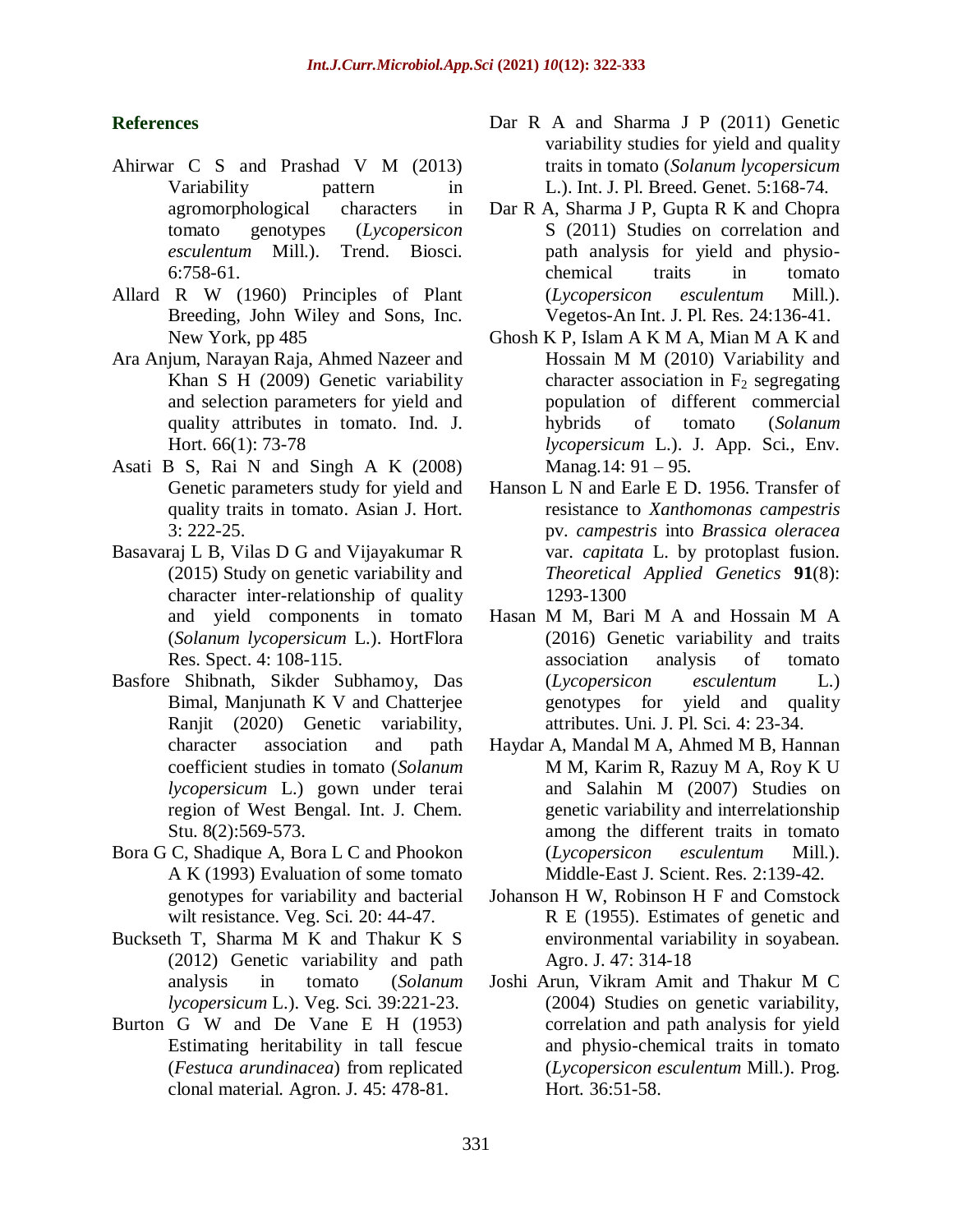- Khan H and Samadia D K (2012) Variability and association studies in tomato germplasm under high-temperature arid region. J. Hort. Sci*.* 7: 194-98
- Khapte P S and Jansirani P (2014) Genetic variability and performance studies of tomato (*Solanum lycopersicum* L.) genotypes for fruit quality and yield. Trend. Biosci 7:1246-48.
- Kharshandi G (2015) Studies on genetic evaluation of some tomato (*Solanum lycopersicum* L.) genotypes for yield and contributing traits, M.Sc. Thesis, Department of Vegetable Science, Dr. Y. S. Parmar University of Horticulture and Forestry, Nauni, Solan.
- Kingsley O (2015) Studies on genetic variability in agronomic and fruit quality traits among some tomato (*Solanum lycopersicum* L.) genotypes, M.Sc. Thesis, University of Ghana, Ghana
- Kumar Dharminder, Kumar Rajeev, Kumar Sandeep, Bhardwaj M L, Thakur M C, Kumar Ramesh, Thakur K S, Dogra B S, Vikram Amit, Thakur Ashok and Kumar P (2013) Genetic variability, correlation and path coefficient analysis in tomato. Int. J. Veg. Sci. 19: 313-23.
- Kumar M S, Pal A K, Singh A K, Sati K and Kumar D (2013) Studies on genetic parameters to improve the genetic architecture of tomato (*Solanum lycopersicum* L.). Int. J. App. Bio. Pharm. Tech. 4:234-37.
- Kumar N (2014) Studies on genetic variability in tomato (*Solanum lycopersicum* L.) genotypes for different horticultural traits, M.Sc. Thesis, Department of Vegetable Science, Dr. Y. S. Parmar University of Horticulture and Forestry, Nauni, Solan.
- Kumar V, Nandan R, Srivastava K, Sharma S K, Kumar R and Kumar A (2012)

Genetic parameters and correlation study for yield and quality traits in tomato. The Asian J. Hort. 7:454-59.

- Manna Madhurina and Paul Amitava (2012) Studies on genetic variability and characters association of fruit quality parameters in tomato. HortFlora Res. Spect*.* 1: 110-16.
- Meena O P and Bahadur V (2014) Assessment of genetic variability, heritability and genetic advance among tomato (*Solanum lycopersicum* L.) germplasm. The Bioscan 9:1619-23.
- Mehta N and Asati B S (2008) Genetic relationship of growth and development traits with fruit yield in tomato (*Lycopersicon esculentum* Mill.). Karnataka J. Agri. Sci*.* 21:92- 96.
- Mohamed S M, Ali E E and Mohamed T Y (2012) Study of heritability and genetic variability among different plant and fruit characters of tomato (*Solanum lycopersicum* L.). Int. J. Scient. Tech. Res*.* 1:55-58.
- Patel S A, Kshirsagar D B, Attar A V and Bhalekar M N (2013) Study on genetic variability, heritability and genetic advance in tomato. Int. J. Pl. Sci*.* 8:45- 47.
- Prashanth S J, Jaiprakashnarayan R P, Mulge R and Madalageri M B (2008) Correlation and path analysis in tomato (*Lycopersicon esculentum* Mill.). The Asian J. Hort*.* 3:403-08.
- Premalakshmi V, Kumar S R and T Arumugam (2014) Evaluation and genetic studies in tomato genotypes. Trend. Biosci. **7**: 1407-10.
- Rahaman S, Lakshman S S and Maitra N J (2012) Genetic variability and heritability studies in tomato (*Lycopersicon esculentum* Mill.). Int. J. Pl. Sci. 7:58-62.
- Rai A K, Vikram A and Pandav A (2016) Genetic variability studies in tomato